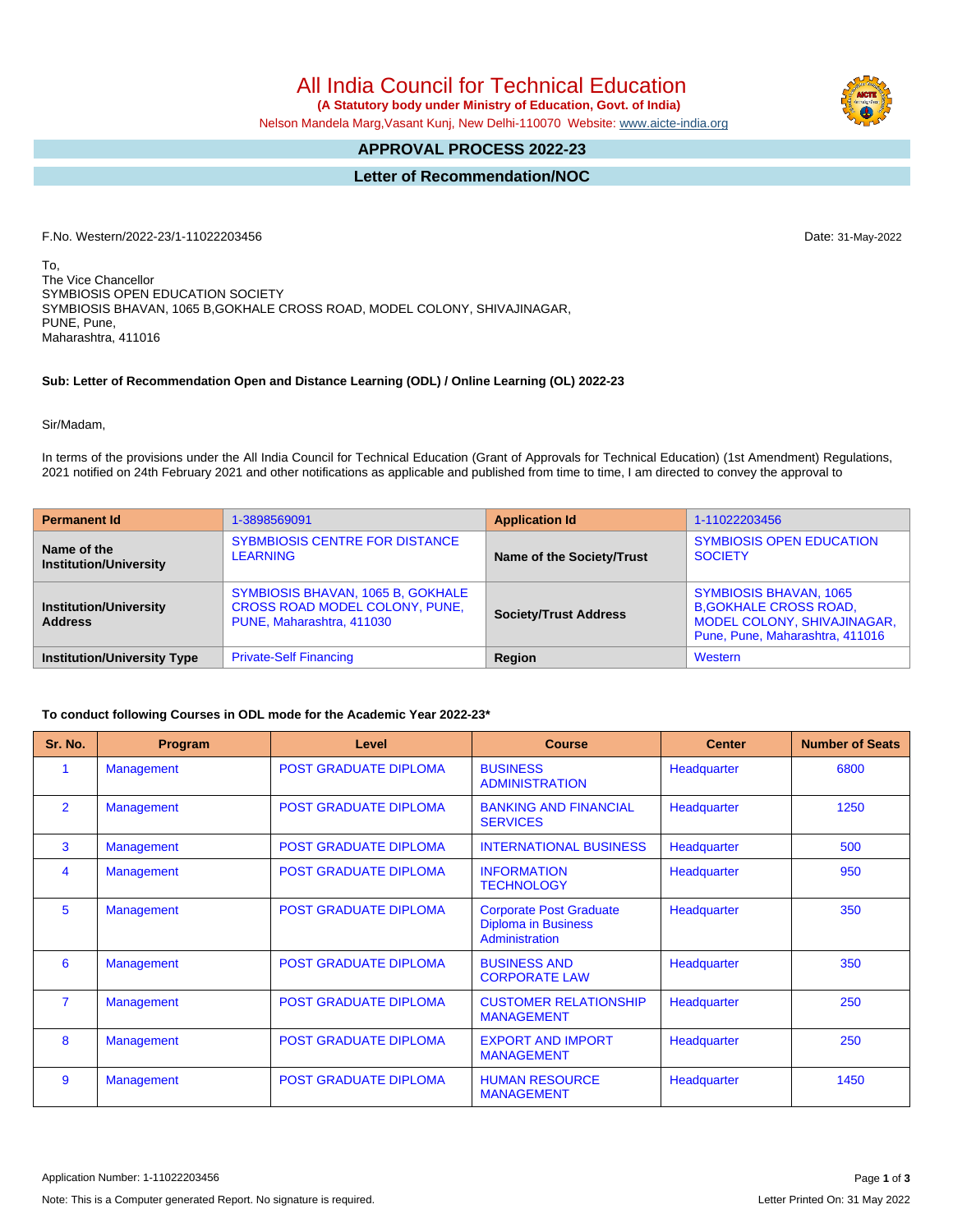| 10 | <b>Management</b> | POST GRADUATE DIPLOMA                      | <b>RETAIL MANAGEMENT</b>                                                                         | Headquarter | 200 |
|----|-------------------|--------------------------------------------|--------------------------------------------------------------------------------------------------|-------------|-----|
| 11 | Management        | <b>POST GRADUATE DIPLOMA</b>               | <b>SUPPLY CHAIN</b><br><b>MANAGEMENT</b>                                                         | Headquarter | 850 |
| 12 | Management        | <b>POST GRADUATE</b><br><b>CERTIFICATE</b> | <b>CYBER LAW</b>                                                                                 | Headquarter | 150 |
| 13 | <b>Management</b> | <b>POST GRADUATE</b><br><b>CERTIFICATE</b> | <b>ENTREPRENEURSHIP</b>                                                                          | Headquarter | 100 |
| 14 | <b>Management</b> | <b>POST GRADUATE</b><br><b>CERTIFICATE</b> | <b>DIGITAL MARKETING</b>                                                                         | Headquarter | 400 |
| 15 | <b>Management</b> | POST GRADUATE DIPLOMA                      | <b>PROJECT MANAGEMENT</b>                                                                        | Headquarter | 500 |
| 16 | Management        | <b>POST GRADUATE DIPLOMA</b>               | <b>DATA SCIENCE</b>                                                                              | Headquarter | 600 |
| 17 | Management        | <b>POST GRADUATE DIPLOMA</b>               | <b>ENERGY MANAGEMENT</b>                                                                         | Headquarter | 200 |
| 18 | Management        | <b>POST GRADUATE</b><br><b>CERTIFICATE</b> | <b>POST GRADUATE</b><br><b>CERTIFICATE PROGRAME</b><br><b>IN MANAGEMENT</b><br><b>ACCOUNTING</b> | Headquarter | 100 |
| 19 | Management        | <b>POST GRADUATE DIPLOMA</b>               | Post Graduate Diploma in<br><b>Technical Writing in Business</b><br>Management                   | Headquarter | 100 |
| 20 | Management        | <b>POST GRADUATE</b><br><b>CERTIFICATE</b> | <b>Post Graduate Certificate in</b><br><b>Event Management</b>                                   | Headquarter | 200 |
| 21 | <b>Management</b> | <b>POST GRADUATE DIPLOMA</b>               | Post Graduate Diploma in<br>Personnel & HRM (LL)                                                 | Headquarter | 200 |
| 22 | <b>Management</b> | <b>POST GRADUATE</b><br><b>CERTIFICATE</b> | Post Graduate Certificate in<br><b>Finance (Taxation Laws)</b>                                   | Headquarter | 250 |
| 23 | <b>Management</b> | <b>POST GRADUATE DIPLOMA</b>               | Post Graduate Diploma in<br><b>Insurance Management</b>                                          | Headquarter | 100 |
| 24 | Management        | <b>POST GRADUATE</b><br><b>CERTIFICATE</b> | Post Graduate Certificate In<br>Management - Design<br><b>Thinking</b>                           | Headquarter | 200 |
| 25 | <b>Management</b> | <b>POST GRADUATE</b><br><b>CERTIFICATE</b> | <b>Healthcare Management</b>                                                                     | Headquarter | 200 |
| 26 | <b>Management</b> | <b>POST GRADUATE</b><br><b>CERTIFICATE</b> | <b>FINTECH</b>                                                                                   | Headquarter | 200 |
| 27 | <b>Management</b> | <b>POST GRADUATE</b><br><b>CERTIFICATE</b> | <b>BUSINESS ANALYTICS</b>                                                                        | Headquarter | 300 |